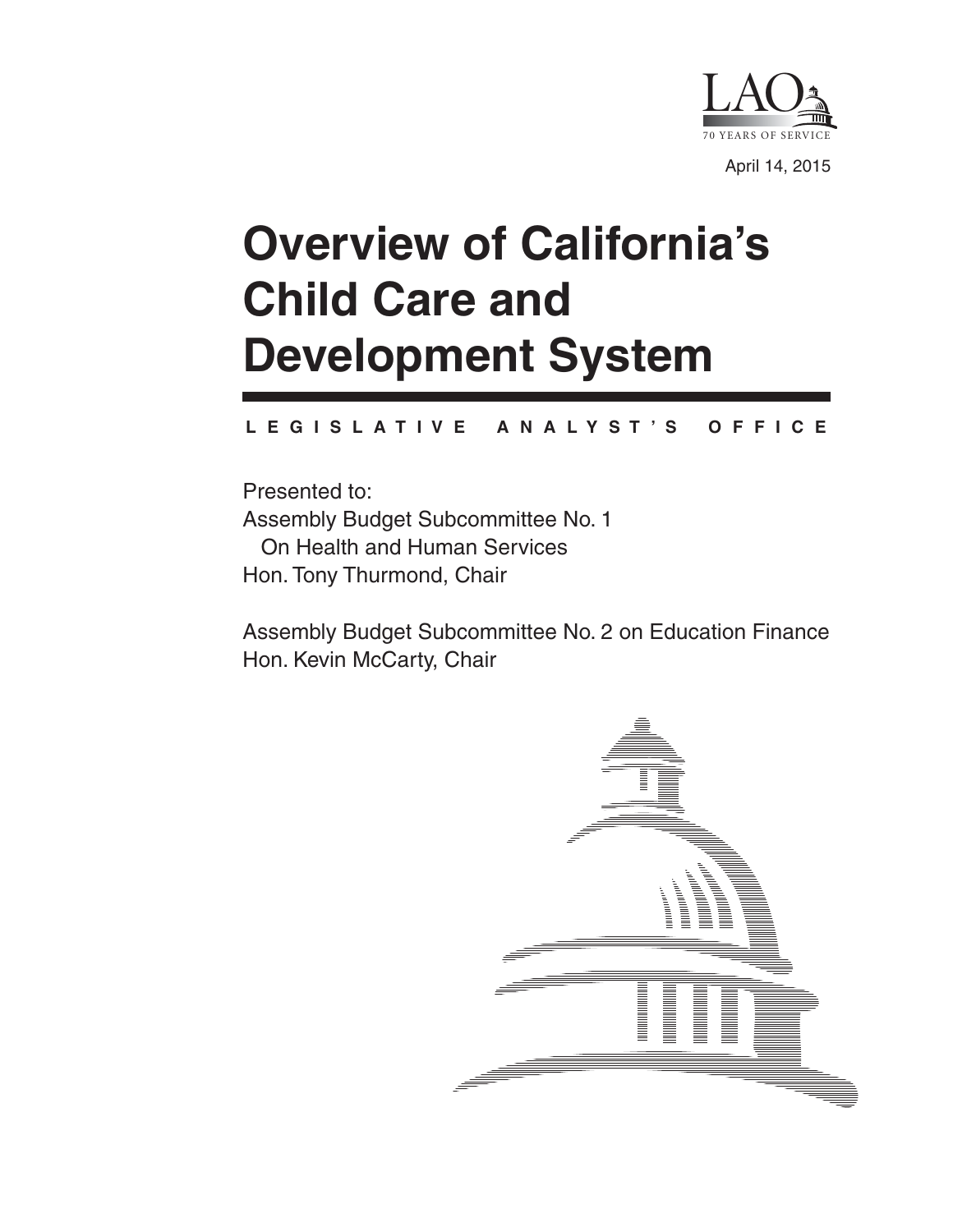

# **Eligibility and Access**



#### **Subsidized Child Care Generally Designed for Low-Income, Working Families**

- Families' incomes must be below 70 percent of state median income—\$42,000 for a family of three.
- **Parents must be working or participating in an education or** training program.
- Children must be under the age of 13.

#### **Some Families Are Guaranteed Access to Subsidized Child Care**

- All families currently participating in California Work Opportunity and Responsibility to Kids (CalWORKs) activities are guaranteed access to subsidized child care services if they meet the above requirements.
- Families that formerly participated in CalWORKs typically also are guaranteed subsidized child care services, as long as they continue to meet the above requirements.
- Only a portion of non-CalWORKs families receive subsidized child care. Waiting lists for these services are common.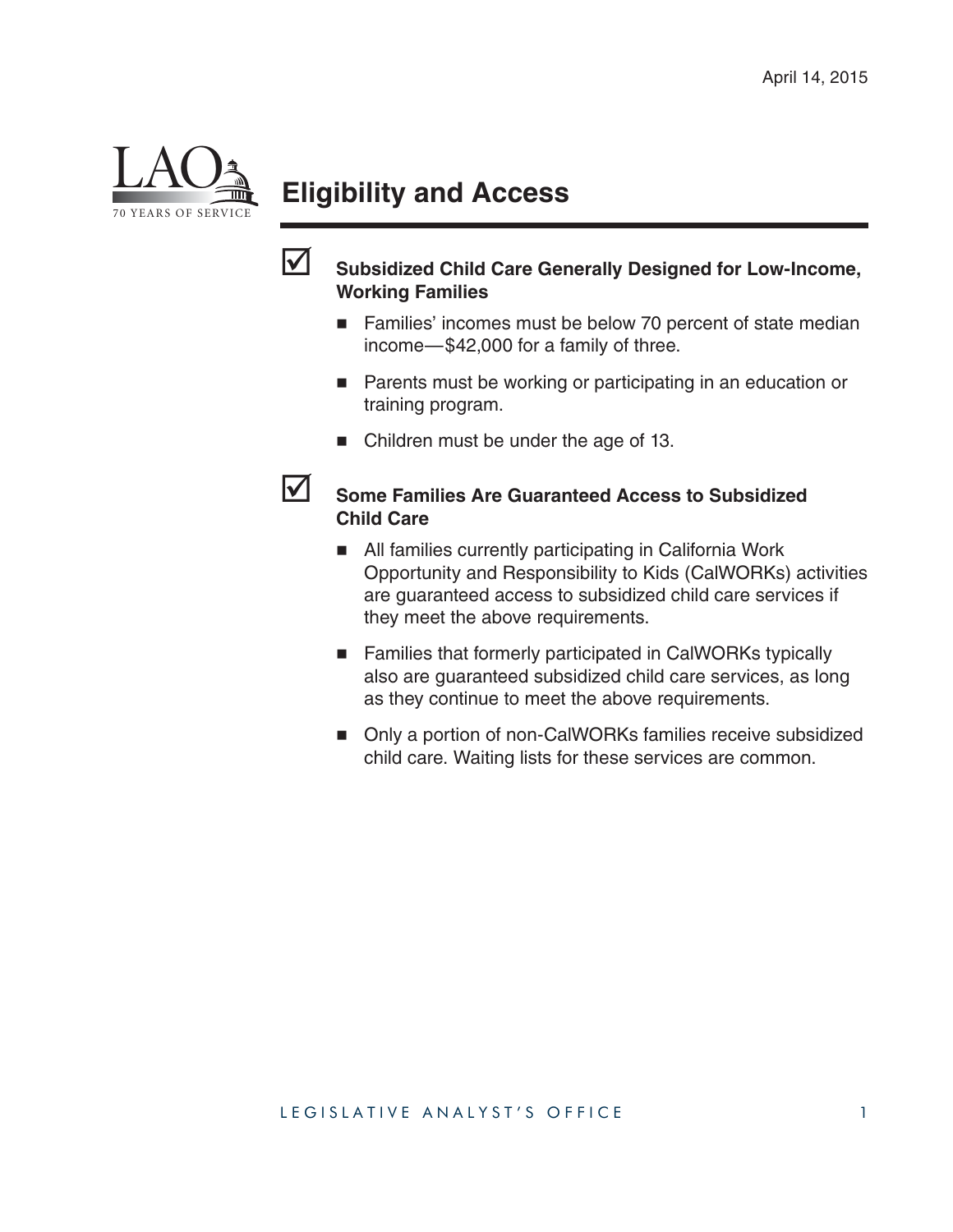

### **Programs**

### **State Provides Subsidized Child Care and Preschool Through a Variety of Programs**

| <b>Overview of State's Child Care and Preschool Programs</b> |                                                                                                                                                                                   |                                            |  |  |  |  |
|--------------------------------------------------------------|-----------------------------------------------------------------------------------------------------------------------------------------------------------------------------------|--------------------------------------------|--|--|--|--|
| 2014-15                                                      |                                                                                                                                                                                   |                                            |  |  |  |  |
| <b>Program</b>                                               | <b>Description</b>                                                                                                                                                                | <b>Estimated</b><br><b>Number of Slots</b> |  |  |  |  |
| <b>CalWORKs Child Care</b>                                   |                                                                                                                                                                                   |                                            |  |  |  |  |
| Stage 1                                                      | Begins when a participant enters the CalWORKs program.                                                                                                                            | 38,000                                     |  |  |  |  |
| Stage 2                                                      | Families are transitioned to Stage 2 when the county welfare<br>department deems them stable.                                                                                     | 52,000                                     |  |  |  |  |
| Stage 3                                                      | Families are transitioned to Stage 3 two years after they stop<br>receiving cash aid. Families remain in Stage 3 for as long as<br>they remain otherwise eligible for child care. | 35,000                                     |  |  |  |  |
| Subtotal                                                     |                                                                                                                                                                                   | (125,000)                                  |  |  |  |  |
| <b>Non-CalWORKs Child Care</b>                               |                                                                                                                                                                                   |                                            |  |  |  |  |
| <b>General Child Care</b>                                    | Program for low-income, working families not receiving<br>CalWORKs child care. (Includes "wrap-around" care for some<br>part-day State Preschool participants.)                   | 51,000                                     |  |  |  |  |
| Alternative Payment                                          | Another program for low-income, working families not receiving<br>CalWORKs child care.                                                                                            | 27,000                                     |  |  |  |  |
| <b>Migrant and Severely</b><br>Handicapped                   | Programs targeted for specific populations of children.                                                                                                                           | 3,000                                      |  |  |  |  |
| Subtotal                                                     |                                                                                                                                                                                   | (81,000)                                   |  |  |  |  |
| <b>Preschool</b>                                             |                                                                                                                                                                                   |                                            |  |  |  |  |
| <b>State Preschool</b>                                       | Part-day, part-year preschool program for low-income families.                                                                                                                    | 149,000                                    |  |  |  |  |
| <b>Total</b>                                                 |                                                                                                                                                                                   | 355,000                                    |  |  |  |  |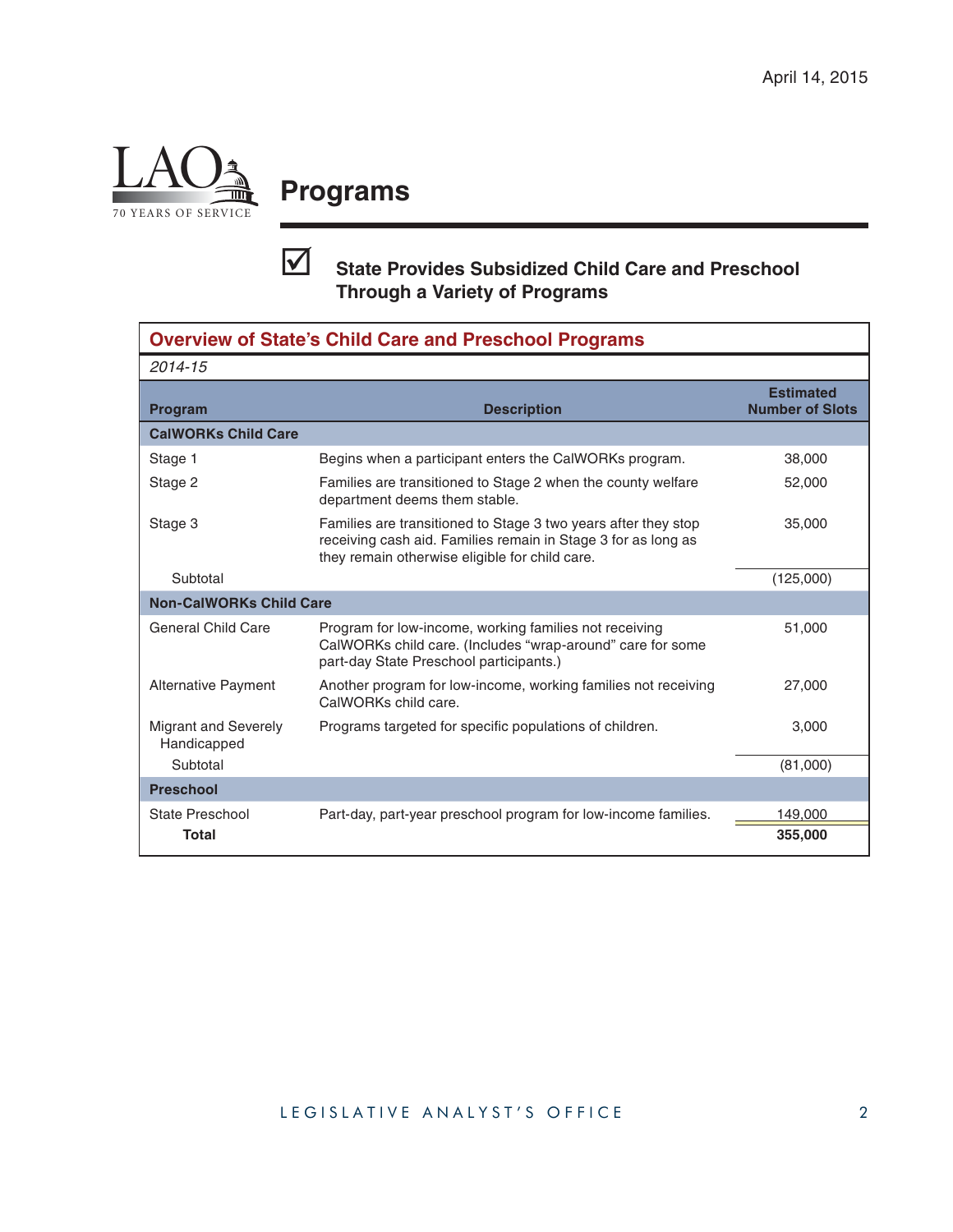

# **Settings and Standards**

### **Child Care Provided in One of Three Settings**

- **Centers**
- Family child care homes (FCCH)
- **License-exempt providers**

**Each Child Care Program Must Meet Certain Requirements**

| <b>Child Care Settings and Standards Vary by Program</b>                                                                                                                                   |                                            |                                                                                                                                                                                                                                 |  |  |  |  |
|--------------------------------------------------------------------------------------------------------------------------------------------------------------------------------------------|--------------------------------------------|---------------------------------------------------------------------------------------------------------------------------------------------------------------------------------------------------------------------------------|--|--|--|--|
| Program                                                                                                                                                                                    | <b>Settings</b>                            | <b>Standards</b>                                                                                                                                                                                                                |  |  |  |  |
| <b>CalWORKs</b><br>(all stages)                                                                                                                                                            | Centers, FCCH,<br>license-exempt providers | • Centers and FCCH must meet health and safety requirements monitored<br>by the state. License-exempt providers must self-certify that they meet<br>modified health and safety standards.                                       |  |  |  |  |
|                                                                                                                                                                                            |                                            | • Teachers in centers must hold a Child Development Associate Credential<br>(or complete 12 units in ECE/CD). License-exempt and FCCH providers are<br>not subject to credential requirements.                                  |  |  |  |  |
| <b>Alternative Payment</b>                                                                                                                                                                 | Centers, FCCH,<br>license-exempt providers | • Same as for CalWORKs programs.                                                                                                                                                                                                |  |  |  |  |
| <b>General Child Care</b>                                                                                                                                                                  | Centers and FCCH                           | • Must meet health and safety requirements monitored by the state.<br>• Teachers must hold a Child Development Permit.<br>• Program must include developmentally appropriate activities (as defined in<br>Title 5 regulations). |  |  |  |  |
| <b>State Preschool</b>                                                                                                                                                                     | Centers and FCCH                           | • Same as for General Child Care.                                                                                                                                                                                               |  |  |  |  |
| <b>Migrant and Severely</b><br>Handicapped                                                                                                                                                 | Centers and FCCH                           | • Generally same as for General Child Care, with certain additional<br>programmatic components specific to special populations of children<br>served. <sup>a</sup>                                                              |  |  |  |  |
| a A small portion of the Migrant child care program is subject to the same requirements as the Alternative Payment Program instead of the General<br>Child Care program.<br>$\blacksquare$ |                                            |                                                                                                                                                                                                                                 |  |  |  |  |

 $FCCH =$  family child care home and  $ECE/CD =$  early childhood education/child development.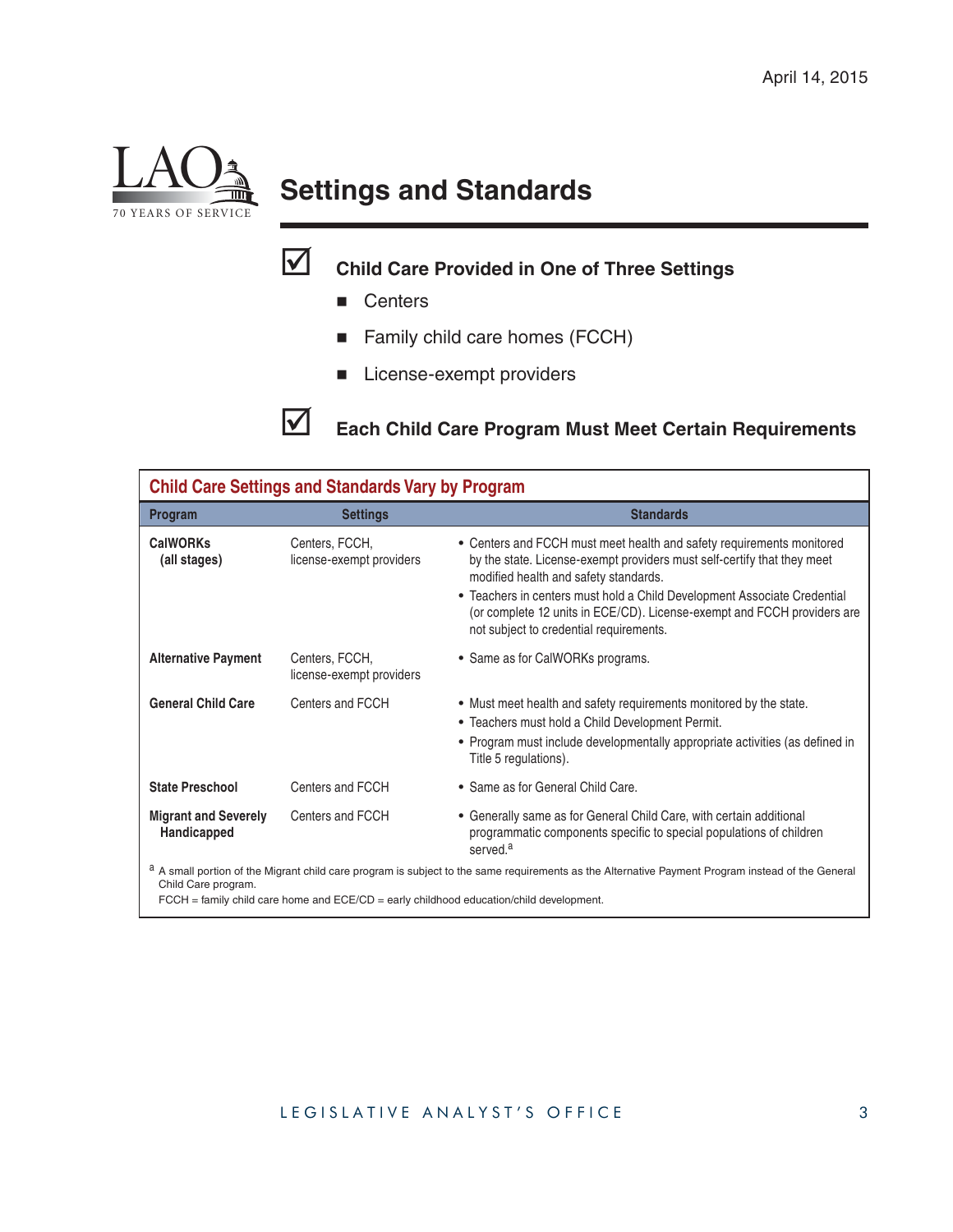

# **Administration and Funding**



### **Two State Agencies Administer Child Care Programs**

- **Department of Social Services administers CalWORKs Stage 1.**
- California Department of Education (CDE) administers all other programs.

**Programs Funded by a Combination of State and Federal Funds**

| <b>Child Care and Preschool Budget</b>                                                           |               |                    |                 |                            |                |  |  |
|--------------------------------------------------------------------------------------------------|---------------|--------------------|-----------------|----------------------------|----------------|--|--|
| (Dollars in Millions)                                                                            |               |                    |                 |                            |                |  |  |
|                                                                                                  | 2013-14       | 2014-15            | 2015-16         | <b>Change From 2014-15</b> |                |  |  |
|                                                                                                  | <b>Actual</b> | <b>Budget Act</b>  | <b>Proposed</b> | <b>Amount</b>              | <b>Percent</b> |  |  |
| <b>Expenditures</b>                                                                              |               |                    |                 |                            |                |  |  |
| CalWORKs Child Care                                                                              |               |                    |                 |                            |                |  |  |
| Stage 1                                                                                          | \$337         | \$330 <sup>a</sup> | \$362           | \$32                       | 10%            |  |  |
| Stage 2 <sup>b</sup>                                                                             | 367           | 355                | 349             | -6                         | $-2$           |  |  |
| Stage 3                                                                                          | 202           | 220                | 264             | 44                         | 20             |  |  |
| Subtotals                                                                                        | (\$906)       | (\$904)            | (\$974)         | (\$69)                     | (8%)           |  |  |
| Non-CalWORKs Programs                                                                            |               |                    |                 |                            |                |  |  |
| State Preschool                                                                                  | \$507         | \$664              | \$657           | -\$8                       | $-1%$          |  |  |
| <b>General Child Care</b>                                                                        | 464           | 544                | 574             | 31                         | 6              |  |  |
| <b>Alternative Payment</b>                                                                       | 177           | 182                | 190             | 7                          | 4              |  |  |
| Other child care                                                                                 | 28            | 29                 | 30              |                            | $\overline{c}$ |  |  |
| Subtotals                                                                                        | (\$1,176)     | (\$1,420)          | (\$1,450)       | (\$31)                     | (2%)           |  |  |
| <b>Support Programs</b>                                                                          | \$74          | \$73               | \$73            |                            |                |  |  |
| <b>Totals</b>                                                                                    | \$2,157       | \$2,397            | \$2,497         | \$101                      | 4%             |  |  |
| <b>Funding</b>                                                                                   |               |                    |                 |                            |                |  |  |
| Non-Proposition 98 General Fund                                                                  | \$763         | \$809              | \$941           | \$133                      | 16%            |  |  |
| Proposition 98 General Fund                                                                      | 507           | 664                | 657             | -8                         | $-1$           |  |  |
| <b>Federal CCDF</b>                                                                              | 556           | 570                | 555             | $-15$                      | -3             |  |  |
| <b>Federal TANF</b>                                                                              | 330           | 353                | 344             | $-10$                      | -3             |  |  |
| Reflects Department of Social Services' revised Stage 1 estimates for cost of care and caseload. |               |                    |                 |                            |                |  |  |

<sup>b</sup> Does not include \$9.2 million provided to community colleges for Stage 2 child care.

CCDF = Child Care and Development Fund and TANF = Temporary Assistance for Needy Families.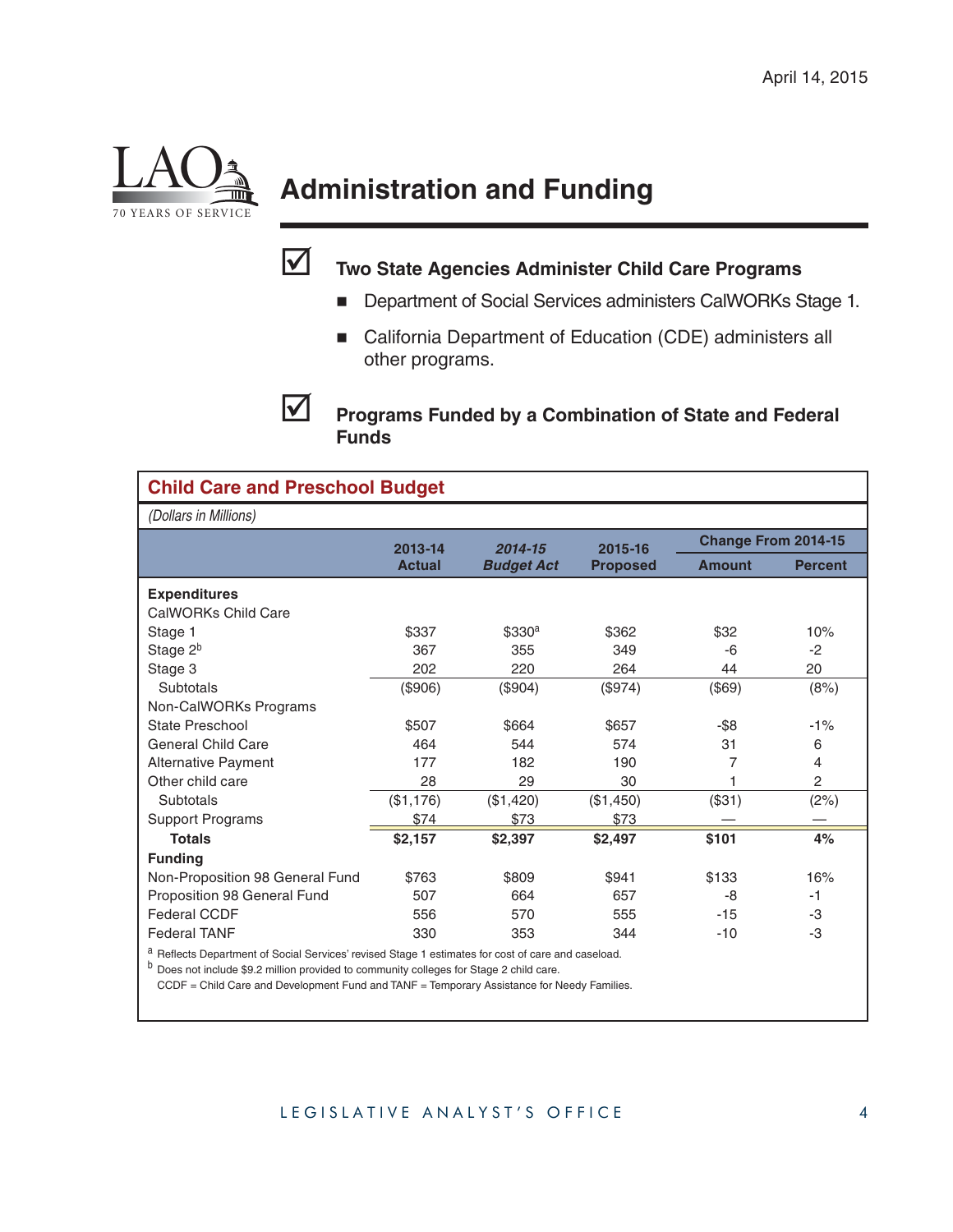

### **Payments to Providers**



#### State Pays for Services Through Vouchers and Contracts

#### **Vouchers**

- Care provided through the three stages of CalWORKs child care and the Alternative Payment Program is reimbursed through vouchers.
- Reimbursement rates vary by county based on a Regional Market Rate (RMR) survey of licensed providers. Currently, the RMR is set at the  $85<sup>th</sup>$  percentile of the 2009 RMR survey of provider rates deficited by 10 percent.
- The RMR represents the maximum amount the state will pay for care. If families choose providers that charge at or below the RMR, the state will pay the actual cost of care. If families choose providers that charge above the RMR, the families must pay the difference.
- The maximum monthly RMR for full-day care for a four year-old child ranges from \$710 in Kings County to \$1,124 in Marin County.

#### **Contracts**

- Care provided through General Child Care, Migrant and Handicapped child care, and State Preschool is reimbursed through contracts with CDE. Providers are reimbursed based on the number of children they serve.
- **Providers are reimbursed based on a Standard** Reimbursement Rate (SRR). The SRR is the same across the state.
- The monthly SRR for full-day care for a four year-old child is \$752.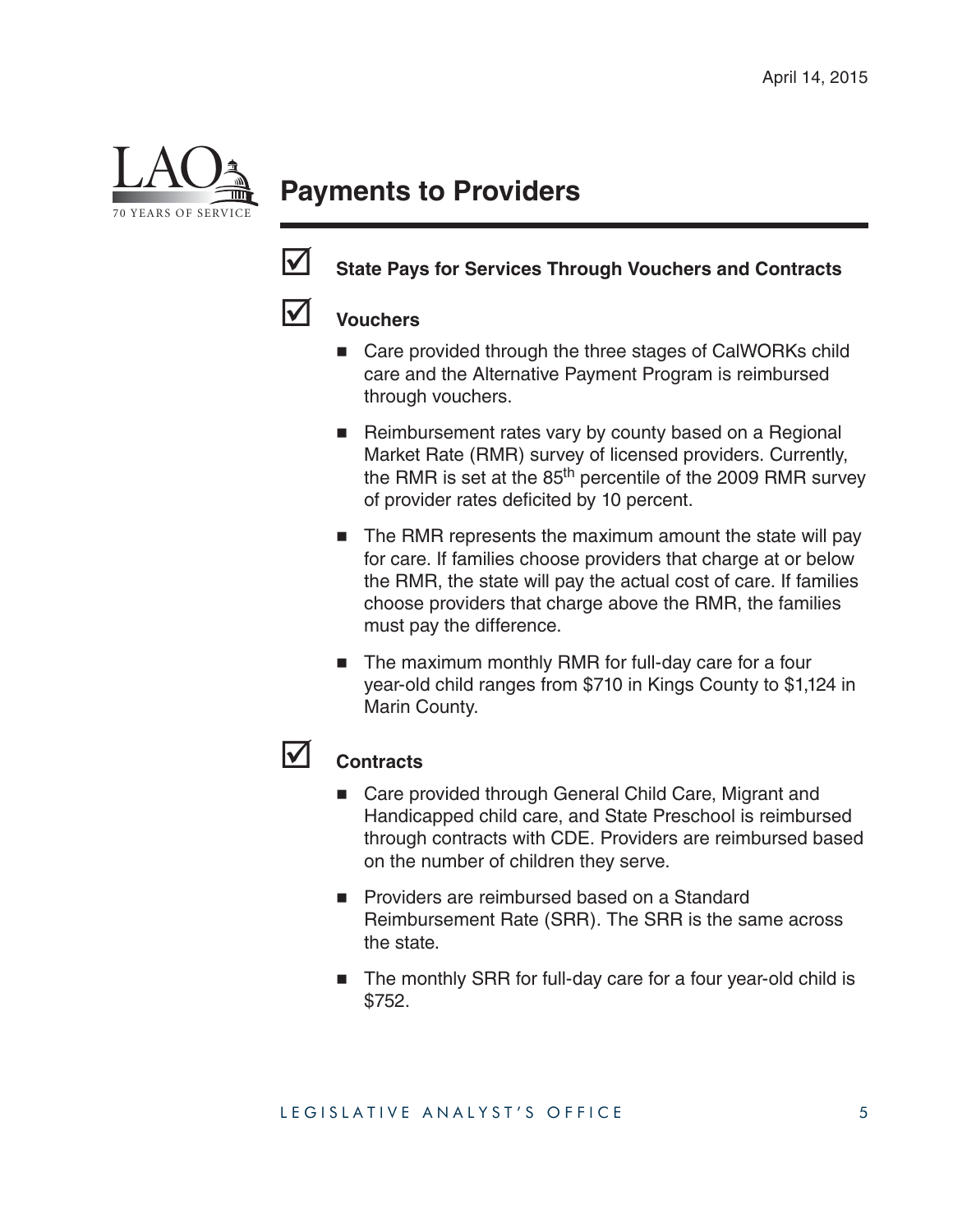

### **Notable Reductions During Recession**



#### **Between 2008-09 and 2012-13, Child Care and Preschool Programs Experienced Notable Reductions**

- Overall funding for child care and preschool programs decreased by \$984 million (31 percent).
- About one-quarter of slots were eliminated (approximately 110,000 slots across all programs).



- In Addition to Eliminating Slots, the State Implemented **Certain Policies to Achieve Budgetary Savings, Including:** 
	- Instituting work exemptions for CalWORKs participants with very young children.
	- Reducing the RMR for license-exempt providers from 90 percent to 60 percent of licensed rates.
	- Maintaining the RMR and SRR at 2005 and 2007 levels, respectively.
	- **Lowering income eligibility thresholds from 75 percent to** 70 percent of state median income.
	- Reducing payments to administrative agencies from 19 percent to 17.5 percent of total contract amounts.
	- **Implementing parent fees for part-day State Preschool** services.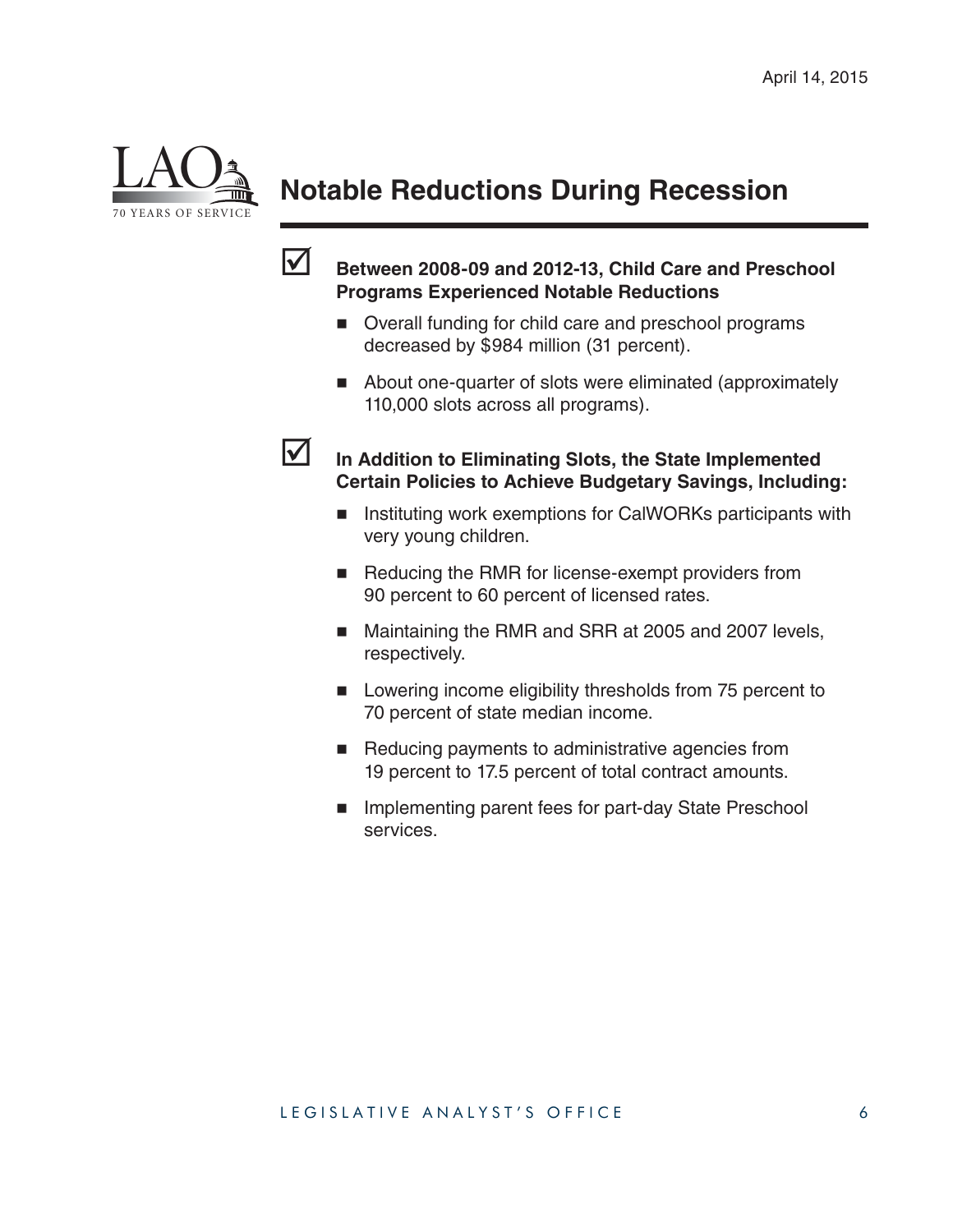

### **Recent Augmentations**



#### *2014-15 Budget Act* **Included Augmentations for Child Care and Preschool Programs.**

- **Provide an additional \$281 million across the programs.**
- **Increase slots and rates and provided funding for quality** improvement actions and facilities.

| <b>Major 2014-15 Child Care and Preschool Spending Changes</b>                                                                                                                                                                                                                                                                                                                                                                                |               |  |  |  |
|-----------------------------------------------------------------------------------------------------------------------------------------------------------------------------------------------------------------------------------------------------------------------------------------------------------------------------------------------------------------------------------------------------------------------------------------------|---------------|--|--|--|
| (In Millions)                                                                                                                                                                                                                                                                                                                                                                                                                                 |               |  |  |  |
| Change                                                                                                                                                                                                                                                                                                                                                                                                                                        | <b>Amount</b> |  |  |  |
| Provide 7,500 additional full-year, full-day State Preschool slots <sup>a</sup>                                                                                                                                                                                                                                                                                                                                                               | \$70          |  |  |  |
| Provide quality improvement grants for State Preschool                                                                                                                                                                                                                                                                                                                                                                                        | 50            |  |  |  |
| Increase the SRR by 5 percent                                                                                                                                                                                                                                                                                                                                                                                                                 | 49            |  |  |  |
| Caseload adjustments <sup>b</sup>                                                                                                                                                                                                                                                                                                                                                                                                             | 26            |  |  |  |
| Fund quality improvement activities (one time)                                                                                                                                                                                                                                                                                                                                                                                                | 25            |  |  |  |
| Increase the RMR by 9 percent <sup>c</sup>                                                                                                                                                                                                                                                                                                                                                                                                    | 19            |  |  |  |
| Repeal part-day State Preschool fees and backfill foregone revenue                                                                                                                                                                                                                                                                                                                                                                            | 15            |  |  |  |
| Provide 1,000 additional General Child Care slots                                                                                                                                                                                                                                                                                                                                                                                             | 13            |  |  |  |
| Provide additional facilities loans for State Preschool (one time)                                                                                                                                                                                                                                                                                                                                                                            | 10            |  |  |  |
| Provide 500 additional Alternative Payment Program slots                                                                                                                                                                                                                                                                                                                                                                                      | 4             |  |  |  |
| <b>Totals</b>                                                                                                                                                                                                                                                                                                                                                                                                                                 | \$281         |  |  |  |
| <sup>a</sup> Includes funding for an additional 4,000 full-day slots beginning June 15, 2015.<br>b<br>Includes CalWORKs caseload changes and higher per-child costs as well as 0.5 percent statutory growth for State<br>Preschool, General Child Care, and Alternative Payment Program.<br>The weighted average increase in the RMR is 9 percent. Actual increases vary by county and provider type. Rate<br>increase began January 1, 2015. |               |  |  |  |
| $SRR$ = standard reimbursement rate and $RMR$ = regional market rate.                                                                                                                                                                                                                                                                                                                                                                         |               |  |  |  |